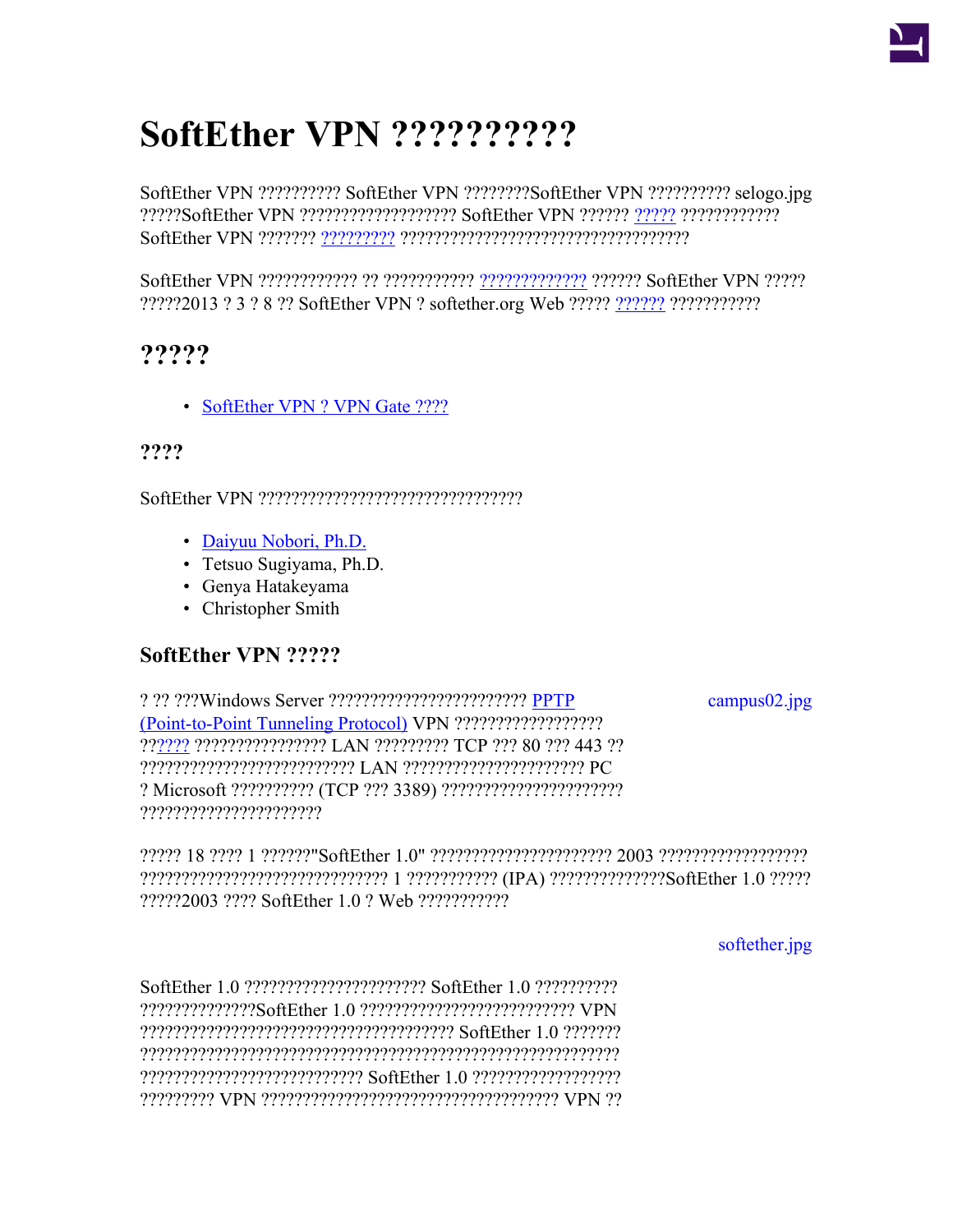research that the construction of the construction of the construction of the construction of the construction ??????????????(?????????? 1 ????)

ipa2.jpg

ipa1.jpg

??????????????????